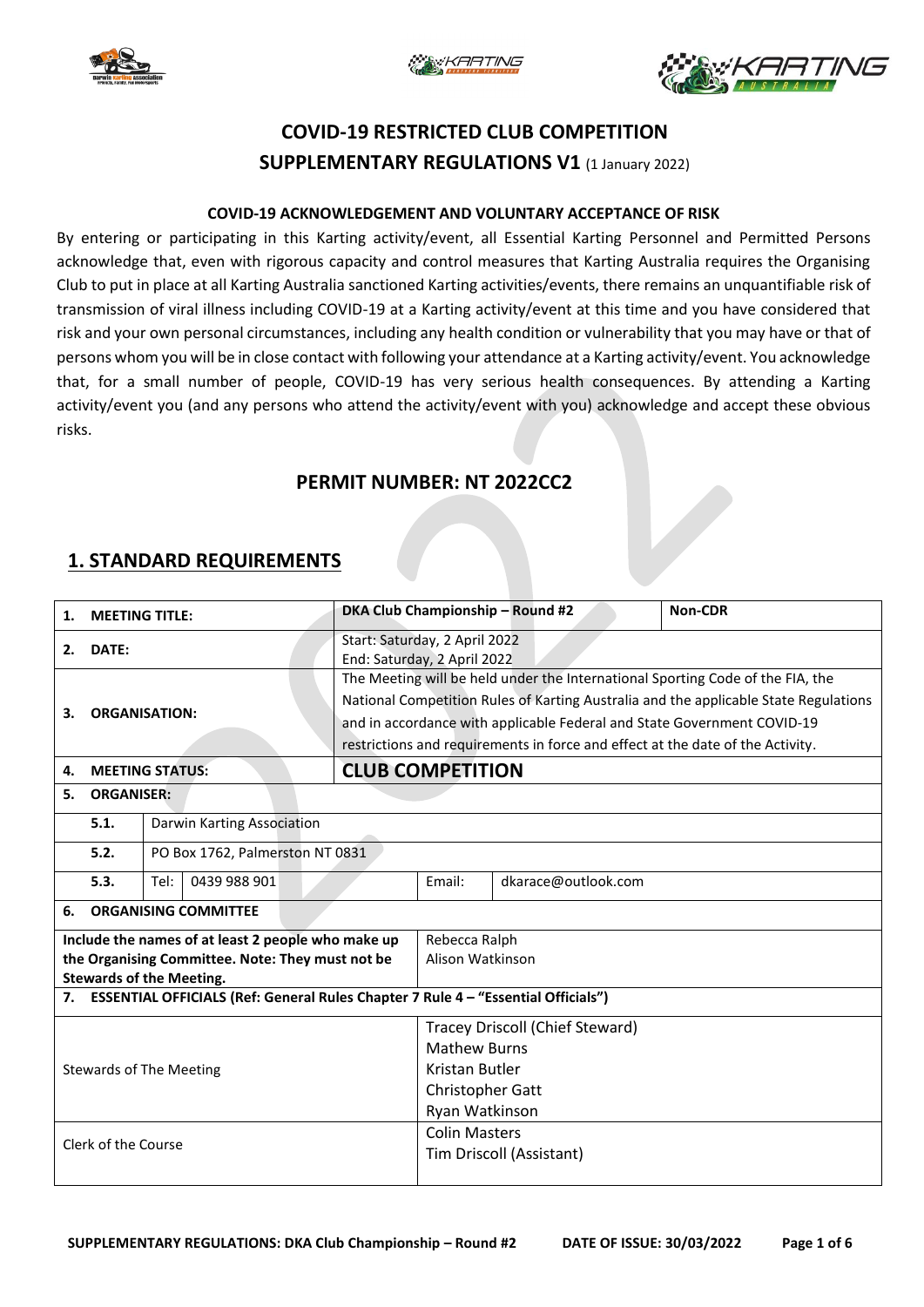





| Chief Scrutineer:                      | Daniel Ralph                                |  |  |
|----------------------------------------|---------------------------------------------|--|--|
| Timekeeper:                            | <b>Elizabeth Grosser</b>                    |  |  |
| <b>Emergency and Medical Services:</b> | Mathew Burns, Jason Webster, Shane Shewring |  |  |
| <b>OTHER OFFICIALS</b><br>8.           |                                             |  |  |
| Starter                                | <b>Colin Masters</b>                        |  |  |
| <b>Grid Marshal</b>                    | Jenny Taylor                                |  |  |
| Flag / Lights Marshal                  | <b>DKA Members</b>                          |  |  |
| Scale Marshal                          | Mark Eyre                                   |  |  |
| <b>CIRCUIT DETAILS</b><br>9.           |                                             |  |  |
| <b>Circuit Name:</b>                   | Darwin Karting Association - Track 5        |  |  |
| <b>Circuit Address:</b>                | <b>Hidden Valley Motorsports Complex</b>    |  |  |
| <b>Track Length:</b>                   | 800 Metres                                  |  |  |
| <b>Direction Of Racing:</b>            | Clockwise                                   |  |  |
| <b>Track Density:</b>                  | 36                                          |  |  |
| <b>Notice Board:</b>                   | Out Grid                                    |  |  |
| <b>Stewards Office:</b>                | Club House                                  |  |  |
| <b>Mechanical Breakdown Lane:</b>      | Will Not be in use at this Meeting.         |  |  |
| Parc Fermé:                            | In Grid                                     |  |  |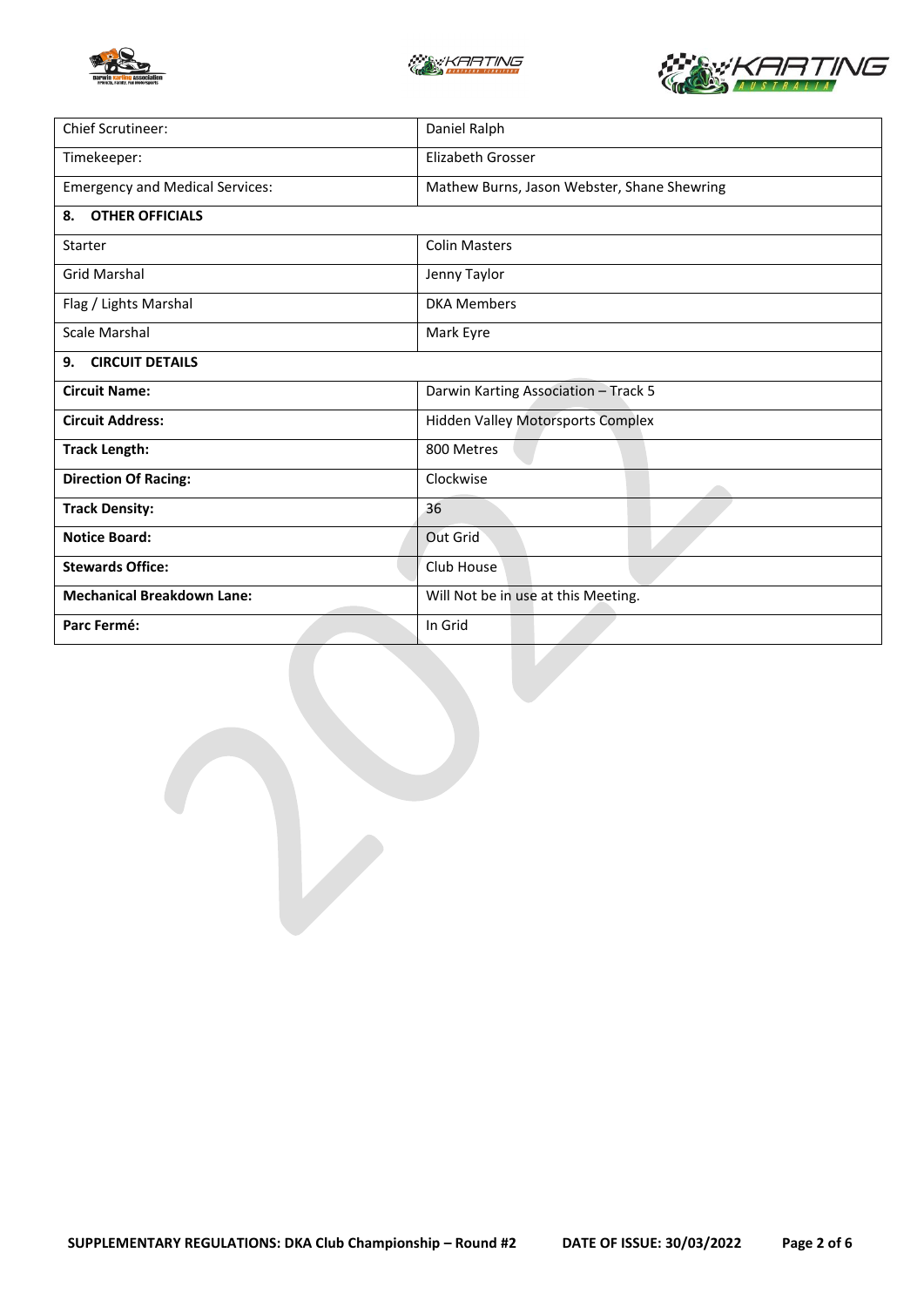





## **2. ADMINISTRATION**

| 1.                                                                                                               | The number of entries in the Event is strictly limited by Government Directions/Orders.                                              |                                                                                     |                    |                      |  |  |  |  |
|------------------------------------------------------------------------------------------------------------------|--------------------------------------------------------------------------------------------------------------------------------------|-------------------------------------------------------------------------------------|--------------------|----------------------|--|--|--|--|
|                                                                                                                  | Pre-entry for the Event is essential. There will be NO ENTRIES ACCEPTED ON THE DAY.                                                  |                                                                                     |                    |                      |  |  |  |  |
|                                                                                                                  | The Competition Groups listed below are permitted to compete at this Meeting.                                                        |                                                                                     |                    |                      |  |  |  |  |
| <b>COMPETITION GROUPS</b><br>2.                                                                                  |                                                                                                                                      | Competition Group names as listed in the 2022 Australian Karting Manual Competition |                    |                      |  |  |  |  |
|                                                                                                                  |                                                                                                                                      | Rules Chapter 5 Rule 7 must be used.                                                |                    |                      |  |  |  |  |
| <b>Competition Group</b>                                                                                         |                                                                                                                                      | <b>Eligible Classes for each Competition Group</b>                                  |                    |                      |  |  |  |  |
| Cadet                                                                                                            |                                                                                                                                      | Cadet 9                                                                             |                    | Cadet 12             |  |  |  |  |
| <b>Junior (Lower Performance)</b>                                                                                |                                                                                                                                      |                                                                                     | KA4 - Championship |                      |  |  |  |  |
| <b>Junior (Higher Performance)</b>                                                                               |                                                                                                                                      | KA3                                                                                 |                    |                      |  |  |  |  |
| <b>Senior (Lower Performance)</b>                                                                                |                                                                                                                                      | NT Combined - Light                                                                 |                    | NT Combined - Medium |  |  |  |  |
| <b>Senior TaG</b>                                                                                                |                                                                                                                                      |                                                                                     | <b>TaG 125</b>     |                      |  |  |  |  |
|                                                                                                                  | Should any Competition Group reach 80% of the Track Density, the Classes in that Competition Group may be split into two (2) groups. |                                                                                     |                    |                      |  |  |  |  |
| <b>ENTRIES</b><br>3.                                                                                             |                                                                                                                                      |                                                                                     |                    |                      |  |  |  |  |
| 9:00am 28/03/2022<br>2.1 ENTRIES OPEN:                                                                           |                                                                                                                                      |                                                                                     |                    |                      |  |  |  |  |
| 2.4 ENTRIES CLOSE:                                                                                               |                                                                                                                                      | 10:30pm 31/03/2022                                                                  |                    |                      |  |  |  |  |
| <b>ENTRY FEE</b><br>4.                                                                                           |                                                                                                                                      |                                                                                     |                    |                      |  |  |  |  |
| 3.1 The Entry Fee for each Competition Group at this Meeting including GST including the TDF levy is as follows: |                                                                                                                                      |                                                                                     |                    |                      |  |  |  |  |
| <b>Competition Group Name</b>                                                                                    |                                                                                                                                      | <b>Entry Fee</b>                                                                    |                    |                      |  |  |  |  |
| Cadet and Junior Groups                                                                                          |                                                                                                                                      |                                                                                     | \$30               |                      |  |  |  |  |
| Senior Groups                                                                                                    |                                                                                                                                      |                                                                                     | \$35               |                      |  |  |  |  |
| <b>ENTRY PROCEDURE</b><br>5.                                                                                     |                                                                                                                                      |                                                                                     |                    |                      |  |  |  |  |
| 4.1 Each Entry for this Meeting must be made using the CMS as follows:                                           |                                                                                                                                      |                                                                                     |                    |                      |  |  |  |  |
| Log on to your driver information via http://www.karting.net.au/<br>٠                                            |                                                                                                                                      |                                                                                     |                    |                      |  |  |  |  |
| Click on the licence and entries icon (top centre of the screen)<br>٠                                            |                                                                                                                                      |                                                                                     |                    |                      |  |  |  |  |
| Click on the "Enter a Race Meeting" icon<br>٠                                                                    |                                                                                                                                      |                                                                                     |                    |                      |  |  |  |  |
| Enter your log on details                                                                                        |                                                                                                                                      |                                                                                     |                    |                      |  |  |  |  |
| Under 'My Details' functions, choose 'Pre Enter Race Meeting'                                                    |                                                                                                                                      |                                                                                     |                    |                      |  |  |  |  |
| Choose the State in which the Meeting is being held<br>٠                                                         |                                                                                                                                      |                                                                                     |                    |                      |  |  |  |  |
| Choose the Club who is the Organiser of the Meeting                                                              |                                                                                                                                      |                                                                                     |                    |                      |  |  |  |  |
| 4.2 Payment of the Entry Fee can be made as follows:                                                             |                                                                                                                                      |                                                                                     |                    |                      |  |  |  |  |
| Credit card Payments can be made via CMS using SecurePay ONLY                                                    |                                                                                                                                      |                                                                                     |                    |                      |  |  |  |  |
| Payment at the Track Will Not be accepted.                                                                       |                                                                                                                                      |                                                                                     |                    |                      |  |  |  |  |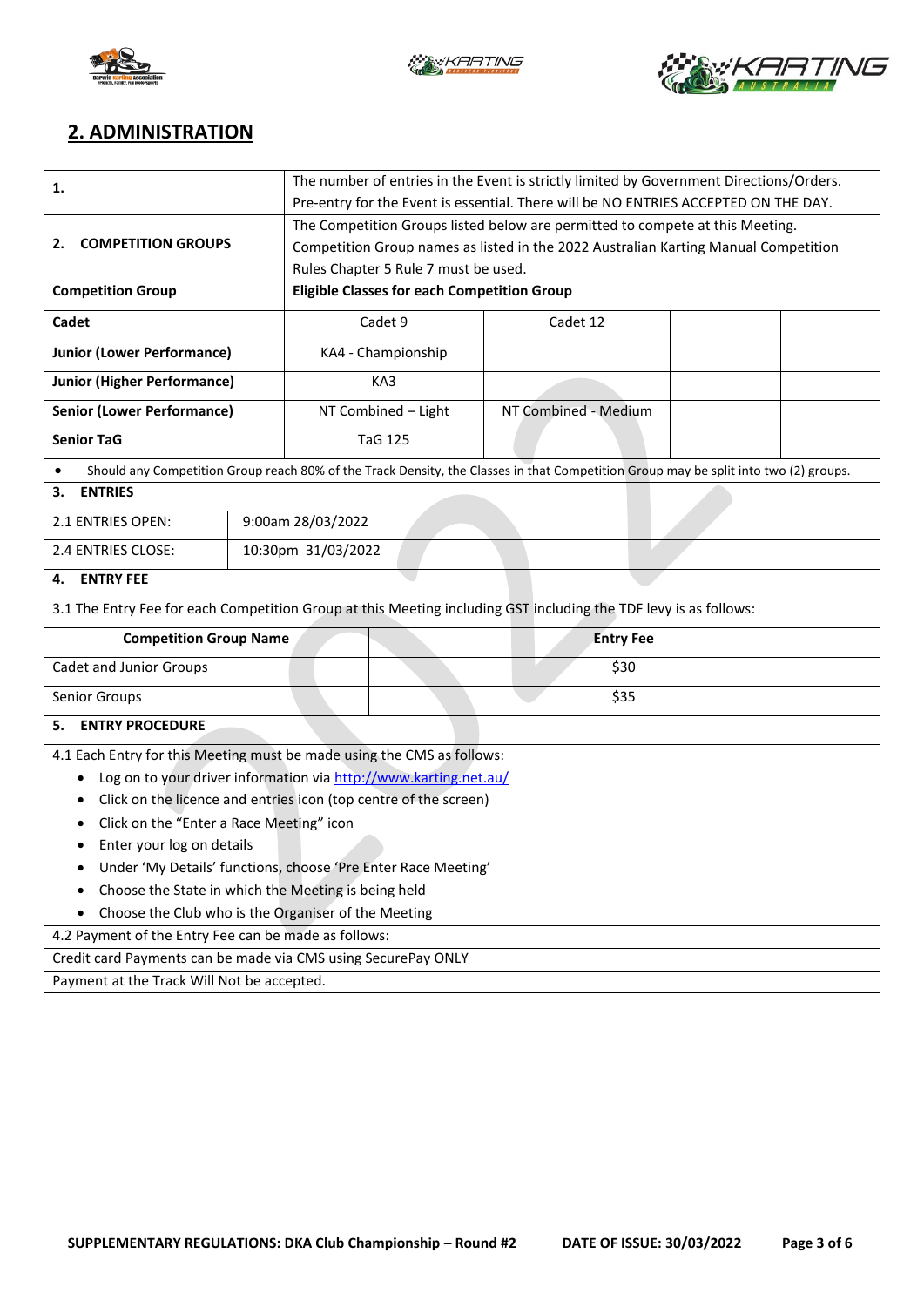



#### **6. MINIMUM ENTRIES**

5.1 4 is the minimum number of pre-entries which must be received for each Competition Group.

5.2 If insufficient entries are received for a Competition Group to form in its own right, the Competition Group must be consolidated in accordance with the Competition Rules Chapter 1 – Rule 9.

#### **7. BRING A MATE SESSION**

6.1 A "Bring a Mate" session Will be conducted at this Meeting.

#### **8. TEAMS COMPETITION**

7.1 Teams Competition Will Not be conducted at this Meeting.

### **3. SPECIFIC COVID-19 RESTRICTION AND MITIGATION REQUIREMENTS**

**COVIDSafe ACTION PLAN** (When required at law) The Club has completed a COVIDSafe Action Plan and submitted it to the relevant State Government Department. All actions identified as being required to be done to create a COVIDSafe Event and Club facility must be carried out prior to and during the Event. **1. PERMITTED AND NON-PERMITTED PERSONS 1.1. No person who has symptoms consistent with COVID-19 (this includes any fever, respiratory symptoms, shortness of breath, sore throat, cough, lack of smell or fatigue) is permitted to attend the Circuit or participate in the Event. 1.2. Any person who starts to feel unwell or to exhibit symptoms of COVID-19 during the Event must immediately avoid contact with all persons at the Circuit and MUST IMMEDIATELY LEAVE the Circuit. 2. SOCIAL DISTANCING AND DENSITY REQUIRMENTS**  2.1. Government prescribed Social Distancing measures must always be observed. **2.2.** The use by Permitted Persons of any indoor facilities is strictly limited by the Density Quotient of the room as included in the Club's COVIDSafe Action Plan. **2.3.** Food service provided at the Event must fully comply with all State Public Health Authority Orders/Directions/Regulations. • Hand Hygiene must be available at all food service outlets. • Regular cleaning in accordance with the Club's COVIDSafe Action Plan MUST be carried out throughout the Event. **3. Check In Requirements 3.1 As the Darwin Karting Association Facility is a licenced venue all attendees MUST complete and submit the Territory Check-In QR Code upon arrival at the venue 4. HYGIENE FACILITIES - TOILET/WASHROOM FACILITIES and HAND SANITISER 4.1** The Club is required to provide facilities to ensure general and sensible hygiene practices are maintained. **4.2** Toilet and washroom facilities at the Circuit must be open and available for use. **4.3** Washroom facilities must be properly equipped with liquid soap, running water and either air hand driers or paper towels. • The toilets and washroom facilities must be cleaned at least once during the day or as otherwise required in accordance with the Club's COVIDSafe Action Plan **4.4** It is strongly recommended that Essential Karting Personnel and Permitted Persons bring their own supply of hand sanitiser for use in accordance with government recommendations in addition to hand sanitiser that is supplied by the Club.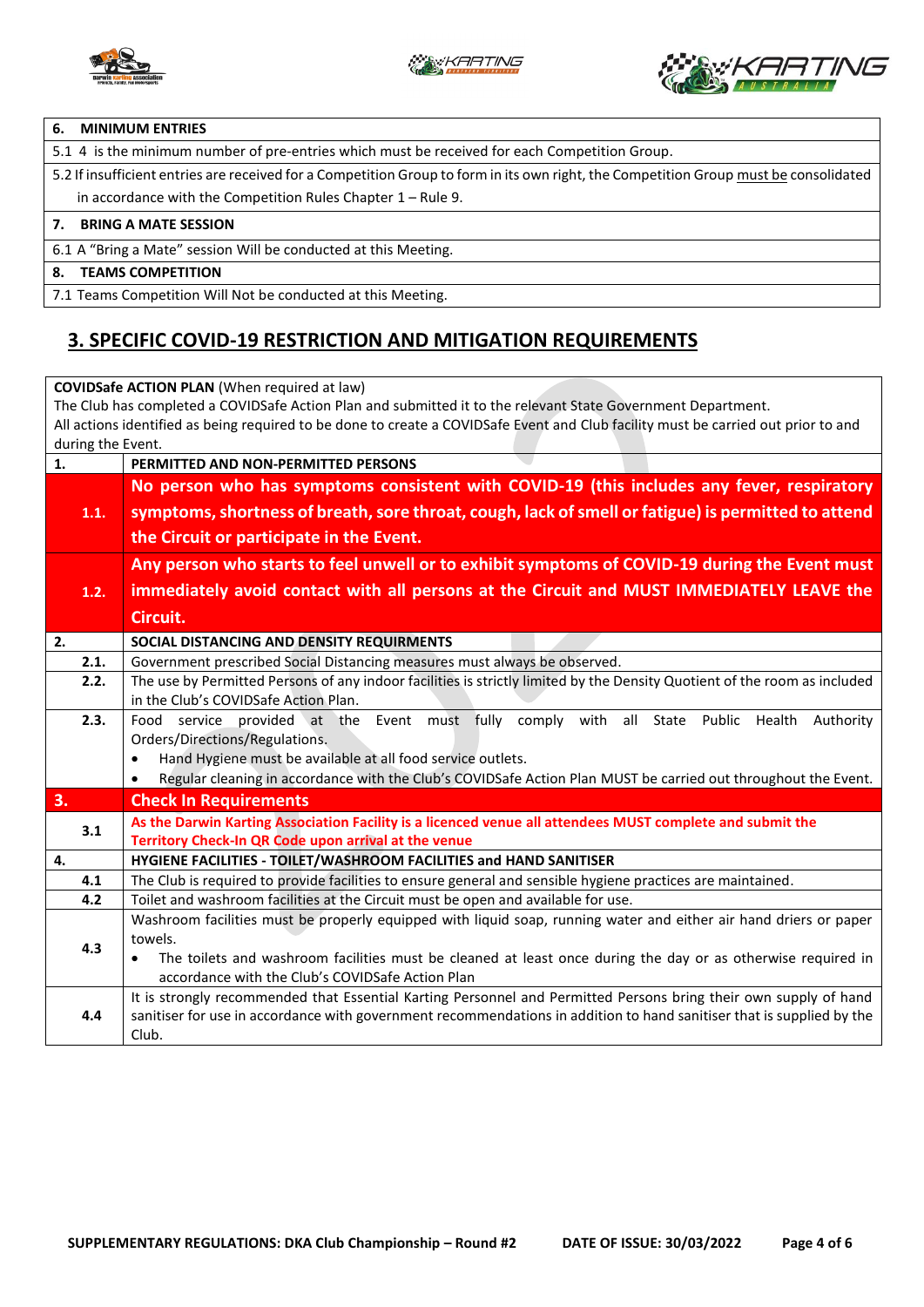





## **4. COMPETITION**

| <b>FORMAT OF RACING - CLUB COMPETITION GROUPS</b><br>1. |                                                                                                                 |                                                                                                  |        |         |        |         |  |  |
|---------------------------------------------------------|-----------------------------------------------------------------------------------------------------------------|--------------------------------------------------------------------------------------------------|--------|---------|--------|---------|--|--|
| 1.1                                                     | <b>Practice</b>                                                                                                 | 1 Practice session/s of 2 laps will be held.                                                     |        |         |        |         |  |  |
| 1.2                                                     | Qualifying                                                                                                      | There Will Not be Timed Qualifying at this Event.                                                |        |         |        |         |  |  |
|                                                         |                                                                                                                 | If Timed Qualifying occurs (Order of Karts on the grid must be random - no high/low numbers)     |        |         |        |         |  |  |
| 1.3                                                     | <b>Heats &amp; Final</b>                                                                                        | The system of gridding will be in accordance with State Regulations - Club Competition Format 18 |        |         |        |         |  |  |
| 2.                                                      | <b>DISTANCES</b>                                                                                                |                                                                                                  |        |         |        |         |  |  |
| Heat 1                                                  |                                                                                                                 | 10 Laps                                                                                          | Heat 2 | 10 Laps | Heat 3 | 10 Laps |  |  |
| Final                                                   |                                                                                                                 | 14 Laps                                                                                          |        |         |        |         |  |  |
| <b>ACCESS TO CIRCUIT</b><br>3.                          |                                                                                                                 |                                                                                                  |        |         |        |         |  |  |
| 3.1                                                     | Competitors will be permitted to enter the Circuit from 9:00am on 2/04/2022                                     |                                                                                                  |        |         |        |         |  |  |
| 4.                                                      | <b>DRIVERS BRIEFING</b>                                                                                         |                                                                                                  |        |         |        |         |  |  |
| 4.1                                                     | Driver's Briefing will be conducted before the commencement of Practice                                         |                                                                                                  |        |         |        |         |  |  |
| <b>SCRUTINEERING</b><br>5.                              |                                                                                                                 |                                                                                                  |        |         |        |         |  |  |
| 5.1                                                     | All Competitors will be required to complete an electronic Scrutineering Form via                               |                                                                                                  |        |         |        |         |  |  |
|                                                         | https://kartingaustralia.wufoo.com/forms/ka-scrutineering-record-darwin                                         |                                                                                                  |        |         |        |         |  |  |
| 5.2                                                     | This form will be submitted to the Race Secretary in an electronic format.                                      |                                                                                                  |        |         |        |         |  |  |
| 6. FUEL                                                 |                                                                                                                 |                                                                                                  |        |         |        |         |  |  |
| 6.1                                                     | PULP and E10 PULP are the only fuels permitted to be used at this Meeting.                                      |                                                                                                  |        |         |        |         |  |  |
| 6.2                                                     | Control Fuel Will be used at this Meeting. Control Fuel to be purchased from PUMA Wishart Road.                 |                                                                                                  |        |         |        |         |  |  |
| 6.3                                                     | Supply details for Control Fuel are:                                                                            |                                                                                                  |        |         |        |         |  |  |
| a)                                                      |                                                                                                                 | Pumamax 98 fuel for use at this Meeting must be purchased from:                                  |        |         |        |         |  |  |
| b)                                                      |                                                                                                                 | Puma - Wishart Rd and Lube Centre                                                                |        |         |        |         |  |  |
| 5 Wishart Road, Berrimah, NT, 0828                      |                                                                                                                 |                                                                                                  |        |         |        |         |  |  |
| c)                                                      | Proof of purchase of the fuel must be retained and produced to the Chief Scrutineer or Fuel Tester if required. |                                                                                                  |        |         |        |         |  |  |

 $\overline{\phantom{a}}$